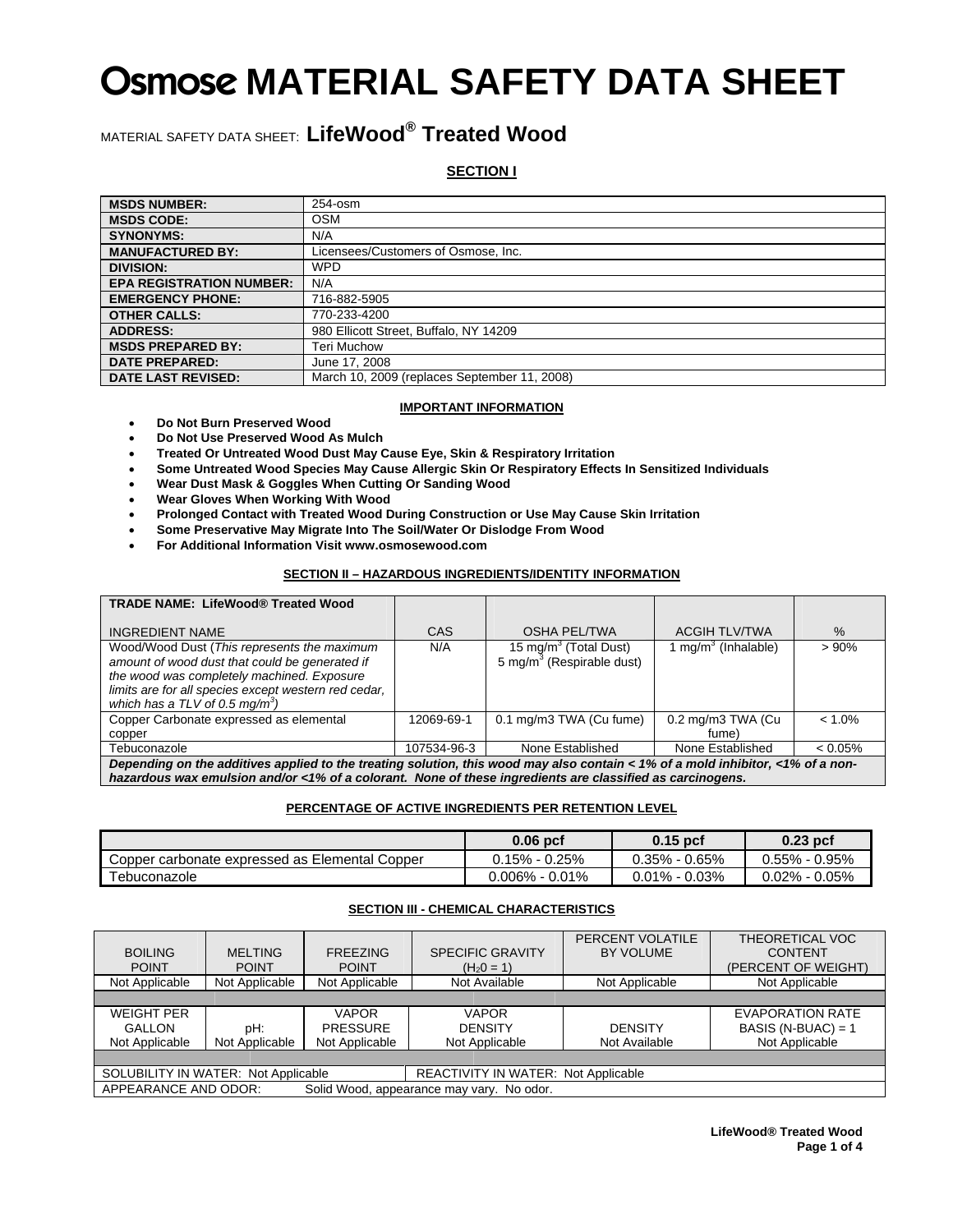### **SECTION IV - FIRE AND EXPLOSION HAZARD DATA**

| <b>FLASH POINT</b>                                                                                                             |               | <b>METHOD</b>     |     | FLAMMABLE LIMITS IN AIR (%) | AUTOIGNITION TEMPERATURE |                   |  |
|--------------------------------------------------------------------------------------------------------------------------------|---------------|-------------------|-----|-----------------------------|--------------------------|-------------------|--|
| N/A<br>N/A                                                                                                                     |               |                   | N/A |                             | N/A                      |                   |  |
|                                                                                                                                |               |                   |     |                             |                          |                   |  |
| <b>NFPA CODES</b>                                                                                                              | <b>HEALTH</b> |                   |     | <b>HMIS CODES:</b>          | HEALTH                   |                   |  |
| <b>FI AMMARII ITY</b>                                                                                                          |               |                   |     |                             | <b>FI AMMABILITY</b>     |                   |  |
|                                                                                                                                |               | <b>REACTIVITY</b> |     |                             |                          | REACTIVITY        |  |
|                                                                                                                                | <b>OTHER</b>  |                   | N/A |                             |                          | <b>PROTECTION</b> |  |
| EXTINGUISHER MEDIA:<br>Use water to wet down wood and to reduce the likelihood of ignition or dispersion of dust into the air. |               |                   |     |                             |                          |                   |  |

**SPECIAL FIRE FIGHTING PROCEDURES:** Firefighters should wear full protective clothing including self-contained breathing apparatus. Combustion products may yield irritating and toxic fumes and gases.

**UNUSUAL FIRE AND EXPLOSION HAZARDS:** Wood is combustible, and wood dusts may form explosive mixtures with air in the presence of an ignition source.

### **SECTION V - REACTIVITY DATA**

**IS THIS CHEMICAL STABLE UNDER NORMAL CONDITIONS OF HANDLING/STORAGE (Y/N)?** Yes **CONDITIONS TO AVOID (REGARDING STABILITY):** Keep away from excessive heat, sparks and open flame. Keep away from incompatible materials.

**INCOMPATIBILITY (MATERIALS TO AVOID):** Strong oxidizing or reducing agents.

**HAZARDOUS DECOMPOSITION PRODUCTS:** Combustion products may yield irritating and toxic vapors/fumes of organic materials, and oxides of carbon and nitrogen.

**HAZARDOUS POLYMERIZATION POSSIBLE (Y/N)?** No

**CONDITIONS TO AVOID (REGARDING POLYMERIZATION):** N/A

### **SECTION VI - HEALTH HAZARDS**

**EMERGENCY OVERVIEW:** WARNING! Wood dust may form explosive mixture with air. Wood dusts may cause irritation to the eyes, skin and respiratory tract.

**ROUTES OF ENTRY:** Dermal, Inhalation.

**SIGNS AND SYMPTOMS OF ACUTE OVEREXPOSURE:**

| EYES:              | Contact with wood and/or wood dust may cause irritation to the eyes. Symptoms can include irritation,       |  |  |  |
|--------------------|-------------------------------------------------------------------------------------------------------------|--|--|--|
|                    | redness, scratching of the cornea, and tearing.                                                             |  |  |  |
| SKIN:              | Prolonged contact with treated wood and/or treated wood dust, especially when freshly treated at the        |  |  |  |
|                    | plant, may cause irritation to the skin. . Abrasive handling or rubbing of the treated wood may increase    |  |  |  |
|                    | skin irritation. Some wood species, regardless of treatment, may cause dermatitis or allergic skin          |  |  |  |
|                    | reactions in sensitized individuals.                                                                        |  |  |  |
| INGESTION:         | Ingestion of wood or wood dust is unlikely. If ingestion does occur, slight gastrointestinal irritation may |  |  |  |
|                    | result. Certain species of wood and their dusts may contain natural toxins, which can have adverse          |  |  |  |
|                    | effects in humans.                                                                                          |  |  |  |
| <b>INHALATION:</b> | Wood dust, treated or untreated, is irritating to the nose, throat and lungs. Symptoms may include          |  |  |  |
|                    | nasal dryness, deposits or obstructions in the nasal passages, coughing, sneezing, dryness and              |  |  |  |
|                    | soreness of throat and sinuses, hoarseness, and wheezing. Prolonged or repeated inhalation of wood          |  |  |  |
|                    | dusts may cause respiratory irritation, recurrent bronchitis and prolonged colds. Some species may          |  |  |  |
|                    | cause allergic respiratory reactions with asthma-like symptoms in sensitized individuals. Prolonged         |  |  |  |
|                    | exposure to wood dusts by inhalation has been reported to be associated with nasal and paranasal            |  |  |  |
|                    | cancer.                                                                                                     |  |  |  |

**CHRONIC OVEREXPOSURE:** Prolonged exposure to wood dusts by inhalation has been reported to be associated with nasal and paranasal cancer. Some wood species may cause dermatitis or allergic skin reactions in sensitized individuals. **CHEMICAL LISTED AS A CARCINOGEN OR POTENTIAL CARCINOGEN?**: Smart Sense Treated Wood and its components are not listed as carcinogens by ACGIH, NIOSH, or IARC. ACGIH, NIOSH and IARC classify wood dust as a human carcinogen or occupational carcinogen. This classification is based on an increased incidence of nasal and paranasal cancers in people exposed to wood dusts.

**MEDICAL CONDITIONS GENERALLY AGGRAVATED BY EXPOSURE:** Pre-existing eye, respiratory system and skin conditions. **TOXICITY:** Acute toxicity testing has not been performed on the treated wood.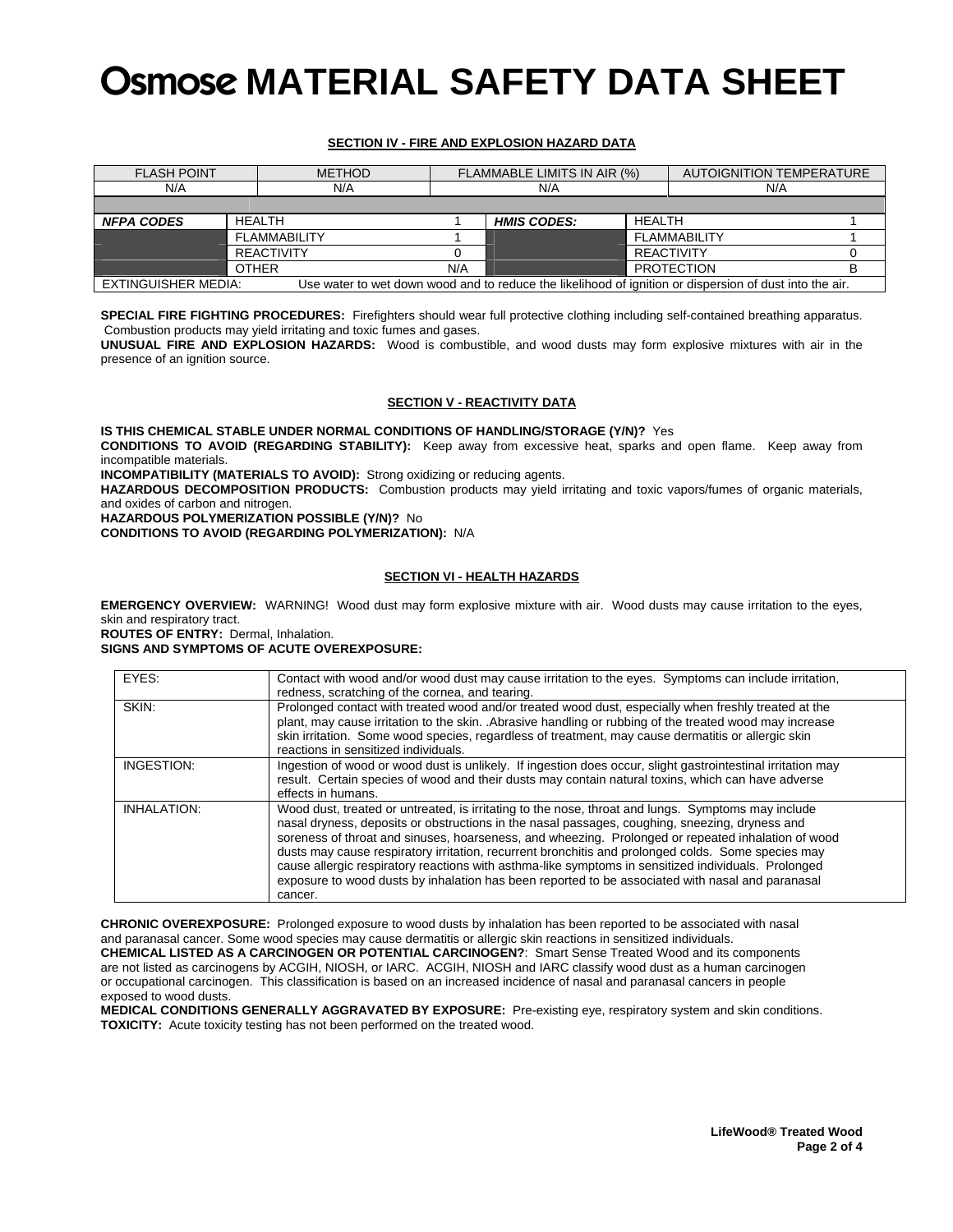



### **EMERGENCY PHONE NUMBER OF MANUFACTURER: 716-882-5905**

- **1. INHALATION:** If dusts are inhaled, remove person to fresh air. If symptoms persist, get medical attention.
- **2. EYE CONTACT**: Immediately flush eyes with plenty of water for at least 15 minutes. Seek medical attention if symptoms persist. For skin contact, wash immediately with soap and water. Continue flushing skin with water for 15 minutes. If irritation persists, get medical attention. If wood splinters are injected under the skin, get medical attention immediately.
- **4. INGESTION:** If the material is swallowed, get immediate medical attention or advice Do not induce vomiting.

**NOTE TO PHYSICIAN:** Respiratory ailments and pre-existing skin conditions may be aggravated by exposure to wood dust.

#### **SECTION VII - PRECAUTIONS FOR SAFE HANDLING AND USE**

#### **US DOT SHIPPING DESCRIPTION:** Not regulated.

**PRECAUTIONS TO BE TAKEN IN HANDLING AND STORAGE:** Avoid working with freshly treated wet wood. If not possible, wear long sleeve shirt, long pants and gloves when working with freshly treated wet wood. Clothing should be removed and replaced if it becomes wet due to contact with freshly treated wood. Avoid contact of wood and wood dusts with skin and eyes. Avoid inhalation of airborne contaminants as a result of cutting or sawing treated wood. Do not eat, drink or smoke when handling this material or in areas where dusts of this product are present.

**OTHER PRECAUTIONS:** Do not generate airborne dusts in the presence of an ignition source when sawing, cutting or grinding wood. Wash hands after handling and before eating. Maintain good housekeeping procedures, such as sweeping regularly to avoid accumulation of dusts. Store away from excessive heat, sparks and open flame.

**STEPS TO BE TAKEN IN CASE MATERIAL IS RELEASED OR SPILLED:** No containment procedures are needed as this product cannot spill or leak the preservative. Keep away from sparks and flame. Wear appropriate protective equipment and clothing during clean-up. Wet down accumulated dusts prior to sweeping or vacuuming in order to prevent explosion hazards. Sweep up or vacuum small pieces and dusts and place in appropriate container for disposal. Gather larger pieces by an appropriate method. Avoid the generation of airborne dusts during clean up. To avoid inhalation of dusts during clean up, a dust mask is recommended.

**WASTE DISPOSAL METHODS:** Although no EPA Waste Numbers are applicable for this product's components, you must test your waste to determine if it meets applicable definitions of hazardous waste and for State requirements. Dispose of waste material according to local, State and Federal regulations.

### **SECTION VIII - CONTROL MEASURES**

**RESPIRATORY PROTECTION:** Wear a dust mask when cutting, grinding or sanding wood and when cleaning up wood dust. **VENTILATION REQUIREMENTS:** Provide good ventilation when cutting, grinding or sanding wood. Whenever possible these operations should be performed outdoors.

PROTECTIVE GLOVES: Wear chemical resistant (rubber, neoprene or nitrile) gloves when handling freshly treated wood at the treating plant. Otherwise, wear puncture resistant work gloves, such as leather.

**EYE PROTECTION:** Wear safety glasses with side shields when handling, cutting, sanding or grinding this material. Use a face shield during processes that may generate excessive dusts and splinters.

**OTHER PROTECTIVE CLOTHING OR EQUIPMENT:** Eye wash fountain is recommended.

**WORK/HYGIENIC PRACTICES:** Launder work clothes frequently.

### **SECTION IX – EXOLOGICAL INFORMATION**

**ECOTOXICITY:** This product is not expected to leach harmful amounts of preservative into the environment. **ENVIRONMENTAL FATE:** No information available

### **SECTION X - REGULATORY INFORMATION**:

| <b>SECTION 302:</b>                               |                                |
|---------------------------------------------------|--------------------------------|
| N/A                                               |                                |
| <b>SECTION 304:</b>                               |                                |
| N/A                                               |                                |
| SARA/TITLE III ; SECTION 312 - HAZARD CATEGORIES: |                                |
| Immediate (Acute) Health: No                      | Reactive Hazard: No            |
| Delayed (Chronic) Health: No                      | Sudden Release of Pressure: No |
| Fire Hazard: No                                   |                                |